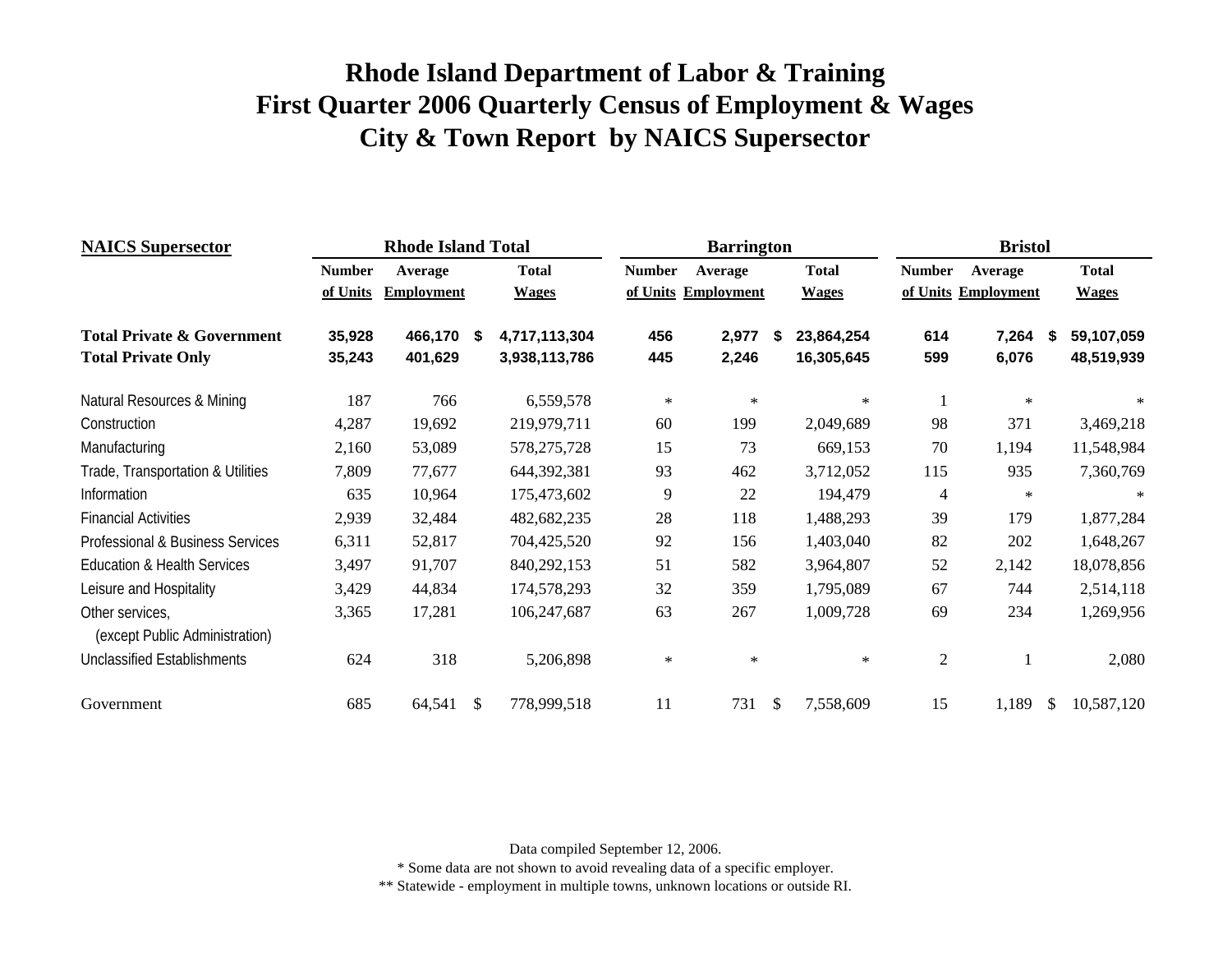| <b>NAICS</b> Supersector               |                | <b>Burrillville</b> |               |              |                | <b>Central Falls</b> |    |              |                | <b>Charlestown</b> |     |              |
|----------------------------------------|----------------|---------------------|---------------|--------------|----------------|----------------------|----|--------------|----------------|--------------------|-----|--------------|
|                                        | <b>Number</b>  | Average             |               | <b>Total</b> | <b>Number</b>  | Average              |    | <b>Total</b> | <b>Number</b>  | Average            |     | <b>Total</b> |
|                                        | of Units       | <b>Employment</b>   |               | <b>Wages</b> | of Units       | <b>Employment</b>    |    | <b>Wages</b> | of Units       | <b>Employment</b>  |     | <b>Wages</b> |
| <b>Total Private &amp; Government</b>  | 302            | 2,753               | \$            | 21,355,742   | 259            | 3,178                | 5  | 25,210,448   | 250            | 1,424              | - 5 | 11,645,672   |
| <b>Total Private Only</b>              | 288            | 2,099               |               | 15,060,561   | 248            | 2,286                |    | 16,149,953   | 238            | 1,263              |     | 9,890,022    |
| Natural Resources & Mining             | $\overline{2}$ | $\ast$              |               | ∗            | 0              | 0                    |    | 0            | $\overline{2}$ | $\ast$             |     | $\ast$       |
| Construction                           | 74             | 184                 |               | 1,587,040    | 30             | 117                  |    | 1,051,148    | 60             | 167                |     | 1,506,584    |
| Manufacturing                          | 14             | 375                 |               | 3,734,534    | 34             | 719                  |    | 6,046,330    | 6              | 323                |     | 3,126,933    |
| Trade, Transportation & Utilities      | 43             | 231                 |               | 1,816,867    | 52             | 416                  |    | 2,747,029    | 44             | 310                |     | 2,156,899    |
| Information                            | 7              | 21                  |               | 160,364      | 0              | 0                    |    | 0            | 5              | $\ast$             |     | $\ast$       |
| <b>Financial Activities</b>            | 13             | 37                  |               | 298,793      | 20             | 163                  |    | 1,256,973    | 16             | 43                 |     | 599,927      |
| Professional & Business Services       | 37             | 127                 |               | 1,081,927    | 21             | 293                  |    | 1,974,683    | 46             | 102                |     | 761,869      |
| <b>Education &amp; Health Services</b> | 22             | 529                 |               | 3,204,851    | 23             | 268                  |    | 1,754,848    | 19             | 177                |     | 1,256,356    |
| Leisure and Hospitality                | 34             | 408                 |               | 1,273,119    | 36             | 191                  |    | 610,767      | 23             | 98                 |     | 276,448      |
| Other services,                        | 41             | 177                 |               | 1,842,339    | 30             | 118                  |    | 704,475      | 17             | 27                 |     | 134,170      |
| (except Public Administration)         |                |                     |               |              |                |                      |    |              |                |                    |     |              |
| <b>Unclassified Establishments</b>     |                | $\ast$              |               | $\ast$       | $\mathfrak{2}$ |                      |    | 3,700        | $\mathbf 0$    | $\mathbf 0$        |     | $\Omega$     |
| Government                             | 14             | 652                 | $\mathcal{S}$ | 6,295,181    | 11             | 892                  | \$ | 9,060,495    | 12             | 160                | -\$ | 1,755,650    |

Data compiled September 12, 2006.

\* Some data are not shown to avoid revealing data of a specific employer.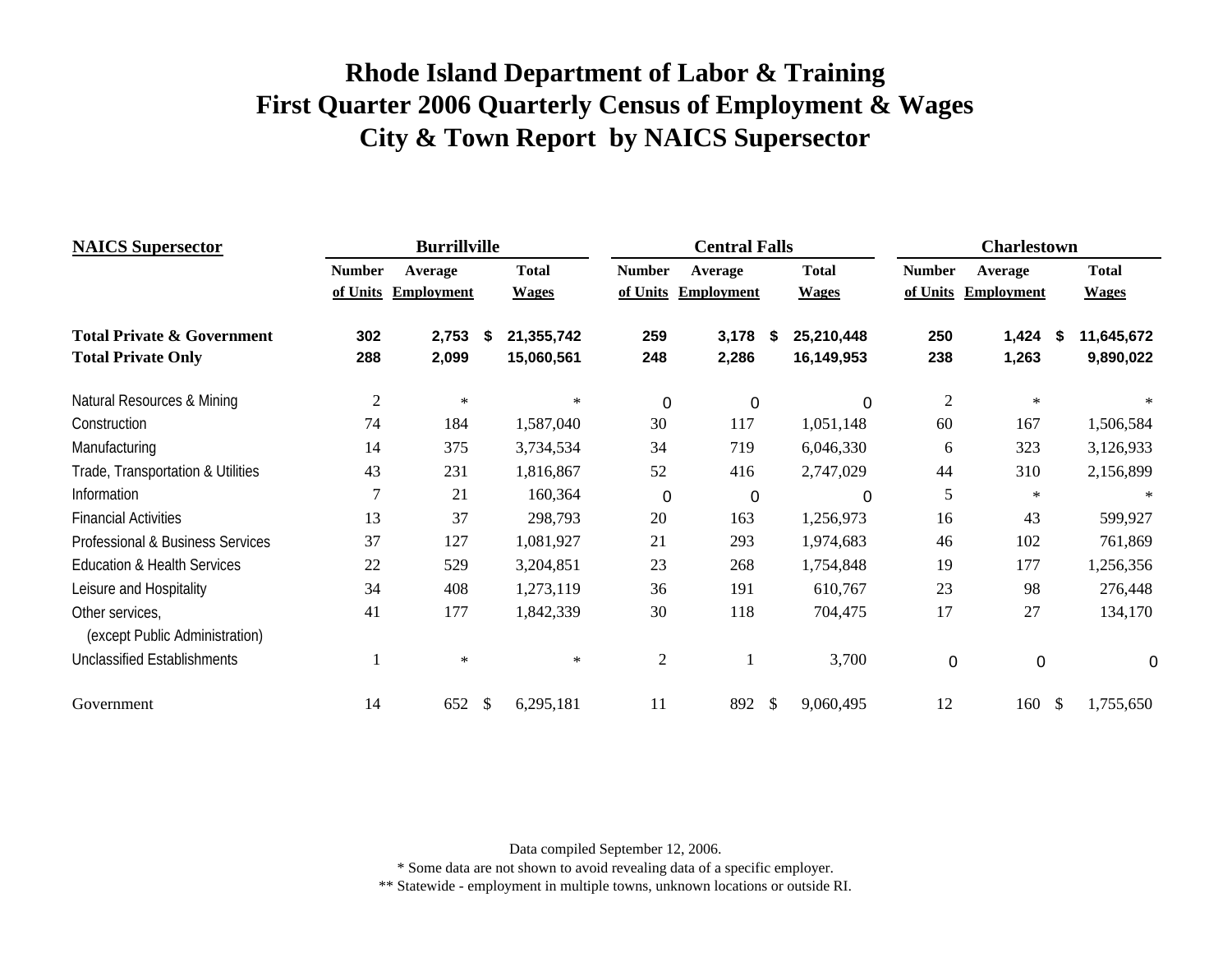| <b>NAICS</b> Supersector               |                | Coventry          |              |              |                | <b>Cranston</b>   |              |              |                | <b>Cumberland</b> |    |              |
|----------------------------------------|----------------|-------------------|--------------|--------------|----------------|-------------------|--------------|--------------|----------------|-------------------|----|--------------|
|                                        | <b>Number</b>  | Average           |              | <b>Total</b> | <b>Number</b>  | Average           |              | <b>Total</b> | <b>Number</b>  | Average           |    | <b>Total</b> |
|                                        | of Units       | <b>Employment</b> |              | <b>Wages</b> | of Units       | <b>Employment</b> |              | <b>Wages</b> | of Units       | <b>Employment</b> |    | <b>Wages</b> |
| <b>Total Private &amp; Government</b>  | 757            | 7,661             | \$           | 61,160,559   | 2,601          | 36,018            | S.           | 346,231,138  | 870            | 9,918             | \$ | 86,924,213   |
| <b>Total Private Only</b>              | 737            | 6,289             |              | 46,101,891   | 2,581          | 28,813            |              | 252,622,850  | 853            | 8,391             |    | 74,398,021   |
| Natural Resources & Mining             | $\sqrt{2}$     | $\ast$            |              | $\ast$       | $\,8\,$        | $\ast$            |              | $\ast$       | $\overline{2}$ | 27                |    | 125,865      |
| Construction                           | 174            | 636               |              | 5,734,854    | 312            | 1,453             |              | 16,359,850   | 144            | 956               |    | 11,390,888   |
| Manufacturing                          | 48             | 815               |              | 10,113,895   | 205            | 4,764             |              | 53,484,075   | 45             | 1,704             |    | 15,665,883   |
| Trade, Transportation & Utilities      | 159            | 1,938             |              | 13,263,277   | 574            | 6,832             |              | 54,997,248   | 190            | 2,457             |    | 22,879,856   |
| Information                            | 5              | 27                |              | 318,661      | 30             | 1,584             |              | 26, 265, 298 | 17             | 62                |    | 474,637      |
| <b>Financial Activities</b>            | 47             | 236               |              | 1,883,458    | 253            | 1,916             |              | 21,094,036   | $72\,$         | 344               |    | 5,323,758    |
| Professional & Business Services       | 113            | 382               |              | 3,329,569    | 452            | 3,949             |              | 34,133,011   | 130            | 479               |    | 4,995,303    |
| <b>Education &amp; Health Services</b> | 47             | 978               |              | 6,781,680    | 296            | 3,969             |              | 27,310,628   | 83             | 1,186             |    | 8,501,937    |
| Leisure and Hospitality                | 73             | 995               |              | 2,928,733    | 204            | 2,863             |              | 10,023,811   | 72             | 683               |    | 1,926,647    |
| Other services,                        | 67             | 272               |              | 1,707,320    | 244            | 1,471             |              | 8,902,274    | 95             | 490               |    | 3,082,842    |
| (except Public Administration)         |                |                   |              |              |                |                   |              |              |                |                   |    |              |
| <b>Unclassified Establishments</b>     | $\mathfrak{2}$ | $\ast$            |              | $\ast$       | $\mathfrak{Z}$ | $\ast$            |              | $\ast$       | $\mathfrak{Z}$ | $\mathfrak{Z}$    |    | 30,405       |
| Government                             | 20             | 1,372             | $\mathbb{S}$ | 15,058,668   | 20             | 7,205             | $\mathbb{S}$ | 93,608,288   | 17             | 1,526             | -S | 12,526,192   |

Data compiled September 12, 2006.

\* Some data are not shown to avoid revealing data of a specific employer.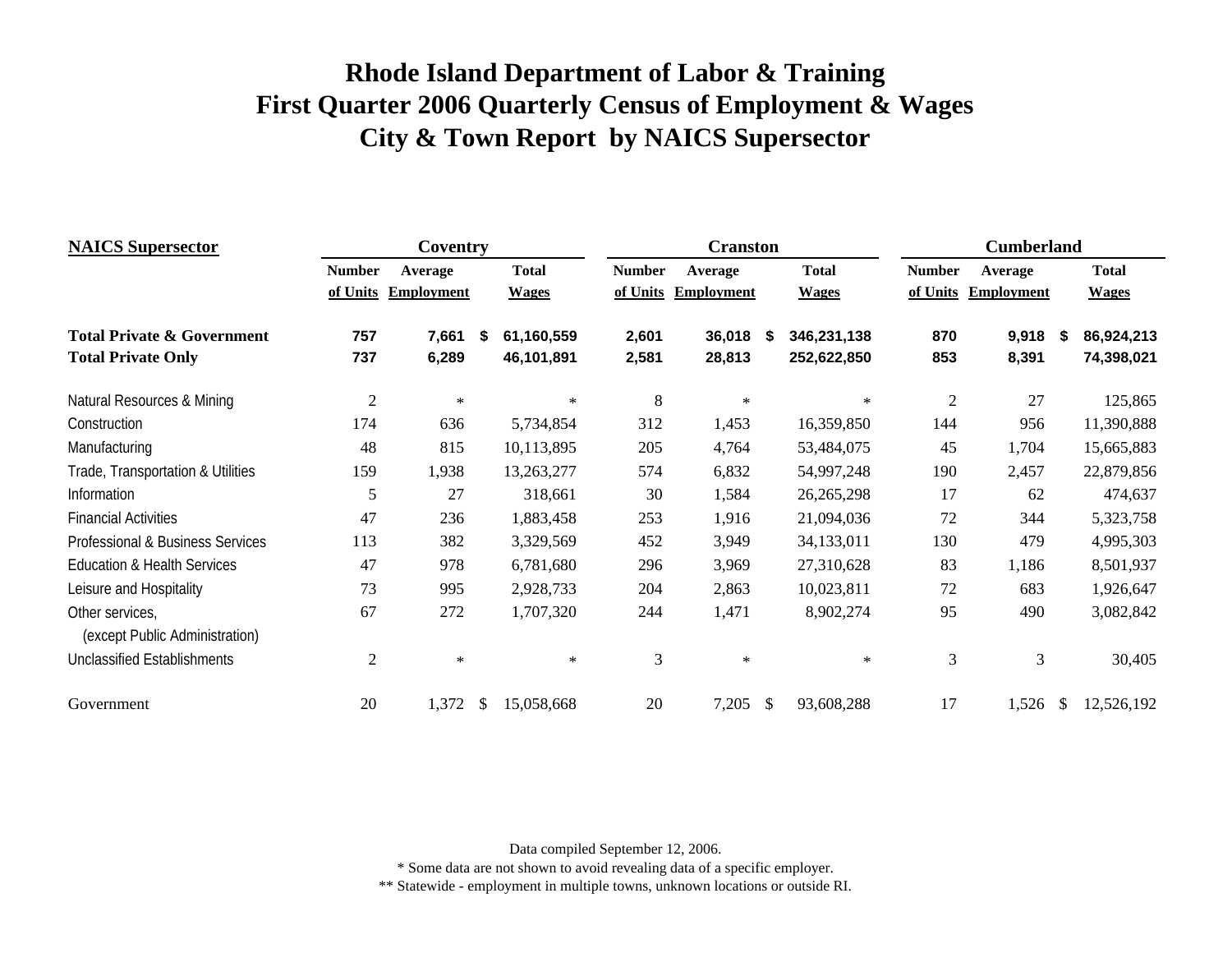| <b>NAICS</b> Supersector               |                | <b>East Greenwich</b> |    |              |               | <b>East Providence</b> |              |                | <b>Exeter</b>     |              |
|----------------------------------------|----------------|-----------------------|----|--------------|---------------|------------------------|--------------|----------------|-------------------|--------------|
|                                        | <b>Number</b>  | Average               |    | <b>Total</b> | <b>Number</b> | Average                | <b>Total</b> | <b>Number</b>  | Average           | <b>Total</b> |
|                                        | of Units       | <b>Employment</b>     |    | <b>Wages</b> | of Units      | <b>Employment</b>      | <b>Wages</b> | of Units       | <b>Employment</b> | <b>Wages</b> |
| <b>Total Private &amp; Government</b>  | 758            | 7,077                 | S  | 66,700,998   | 1,553         | 22,144 \$              | 214,958,102  | 179            | $1,163$ \$        | 7,765,437    |
| <b>Total Private Only</b>              | 744            | 6,337                 |    | 59,275,978   | 1,534         | 20,243                 | 190,600,627  | 173            | 1,056             | 6,948,475    |
| Natural Resources & Mining             | $\mathfrak{2}$ | $\ast$                |    | ∗            | $\mathbf 0$   | $\boldsymbol{0}$       | 0            | $8\phantom{1}$ | 104               | 503,229      |
| Construction                           | 51             | 266                   |    | 3,102,555    | 225           | 1,137                  | 16,174,212   | 29             | 80                | 693,717      |
| Manufacturing                          | 26             | 970                   |    | 11,894,147   | 120           | 3,259                  | 30,201,362   | 10             | 105               | 1,447,155    |
| Trade, Transportation & Utilities      | 177            | 1,290                 |    | 14,472,362   | 301           | 3,416                  | 31,212,172   | 37             | 187               | 1,304,221    |
| Information                            | 18             | 28                    |    | 464,230      | 27            | 437                    | 5,903,342    | $\ast$         | $\ast$            | $\ast$       |
| <b>Financial Activities</b>            | 94             | 694                   |    | 8,458,447    | 169           | 3,137                  | 39,231,778   | 6              | 4                 | 21,580       |
| Professional & Business Services       | 139            | 531                   |    | 6,452,640    | 274           | 2,196                  | 19,550,082   | 34             | 79                | 783,039      |
| <b>Education &amp; Health Services</b> | 97             | 1,197                 |    | 9,248,631    | 160           | 4,206                  | 37,493,284   | 15             | 198               | 1,446,899    |
| Leisure and Hospitality                | 71             | 1,097                 |    | 3,865,768    | 123           | 1,774                  | 6,047,446    | 15             | 263               | 575,295      |
| Other services,                        | 67             | 258                   |    | 1,272,661    | 134           | 681                    | 4,786,211    | 17             | 33                | 150,937      |
| (except Public Administration)         |                |                       |    |              |               |                        |              |                |                   |              |
| <b>Unclassified Establishments</b>     | $\overline{2}$ | $\ast$                |    | $\ast$       | 1             | $\overline{0}$         | 738          | $\ast$         | $\ast$            | $\ast$       |
| Government                             | 14             | 740                   | \$ | 7,425,020    | 19            | $1,902$ \$             | 24, 357, 475 | 6              | 106S              | 816,962      |

Data compiled September 12, 2006.

\* Some data are not shown to avoid revealing data of a specific employer.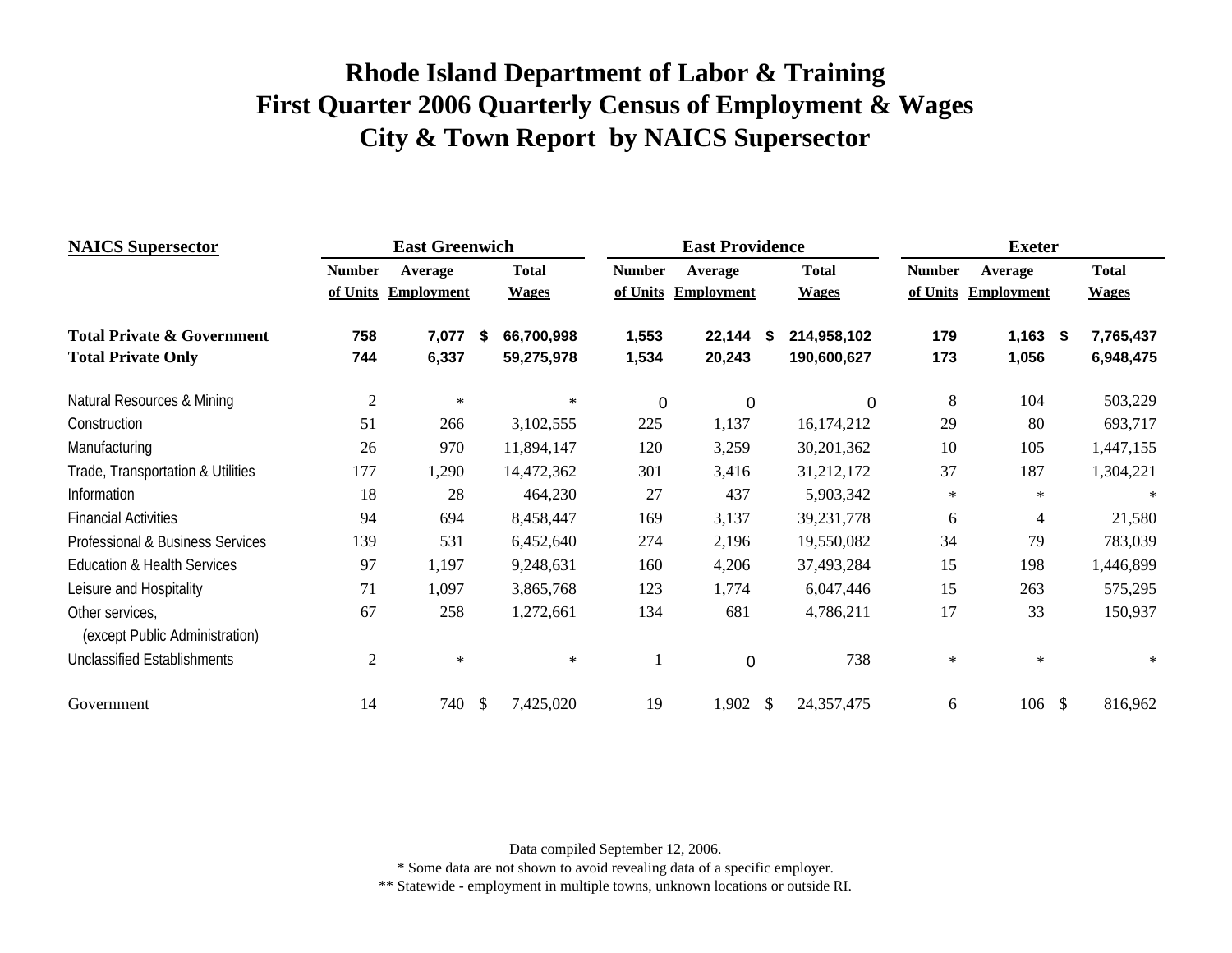| <b>NAICS Supersector</b>               |               | <b>Foster</b>     |               |              |               | <b>Glocester</b>  |              |              |               | Hopkinton         |              |
|----------------------------------------|---------------|-------------------|---------------|--------------|---------------|-------------------|--------------|--------------|---------------|-------------------|--------------|
|                                        | <b>Number</b> | Average           |               | <b>Total</b> | <b>Number</b> | Average           |              | <b>Total</b> | <b>Number</b> | Average           | <b>Total</b> |
|                                        | of Units      | <b>Employment</b> |               | <b>Wages</b> | of Units      | <b>Employment</b> |              | <b>Wages</b> | of Units      | <b>Employment</b> | <b>Wages</b> |
| <b>Total Private &amp; Government</b>  | 105           | 383               | - \$          | 2,509,928    | 225           | 1,613             | -5           | 13,228,990   | 195           | $1,137$ \$        | 8,440,742    |
| <b>Total Private Only</b>              | 99            | 285               |               | 1,664,142    | 210           | 1,099             |              | 8,185,509    | 185           | 1,033             | 7,551,292    |
| Natural Resources & Mining             | 5             | 21                |               | 106,280      | $\ast$        | $\ast$            |              | $\ast$       | 6             | 10                | 69,161       |
| Construction                           | 27            | 55                |               | 406,292      | 62            | 129               |              | 1,016,728    | 59            | 152               | 1,334,657    |
| Manufacturing                          | 5             | 10                |               | 55,295       | 5             | 30                |              | 272,858      | 16            | 360               | 3,158,980    |
| Trade, Transportation & Utilities      | 13            | 48                |               | 134,876      | 40            | 290               |              | 1,744,807    | 30            | 146               | 939,468      |
| Information                            | 4             | $\ast$            |               | $\ast$       | 5             | 19                |              | 90,483       | $\ast$        | ∗                 | ∗            |
| <b>Financial Activities</b>            | 3             | $\ast$            |               | $\ast$       | 11            | 31                |              | 426,756      | 11            | 15                | 104,634      |
| Professional & Business Services       | 19            | 20                |               | 194,892      | 26            | 135               |              | 1,839,094    | 22            | 43                | 373,459      |
| <b>Education &amp; Health Services</b> | 8             | 53                |               | 396,200      | 14            | 286               |              | 2,148,871    | 15            | 188               | 1,175,842    |
| Leisure and Hospitality                | 10            | 42                |               | 144,017      | 19            | 131               |              | 421,413      | 10            | 69                | 223,678      |
| Other services,                        | 5             | $\tau$            |               | 59,982       | 25            | 47                |              | 221,649      | 12            | 33                | 118,040      |
| (except Public Administration)         |               |                   |               |              |               |                   |              |              |               |                   |              |
| <b>Unclassified Establishments</b>     | 0             | $\mathbf 0$       |               | 0            | $\ast$        | $\ast$            |              | $\ast$       | $\ast$        | $\ast$            | $\ast$       |
| Government                             | 6             | 96                | $\mathcal{S}$ | 845,786      | 15            | 512               | $\mathbb{S}$ | 5,043,481    | 10            | $105 \text{ }$ \$ | 889,450      |

Data compiled September 12, 2006.

\* Some data are not shown to avoid revealing data of a specific employer.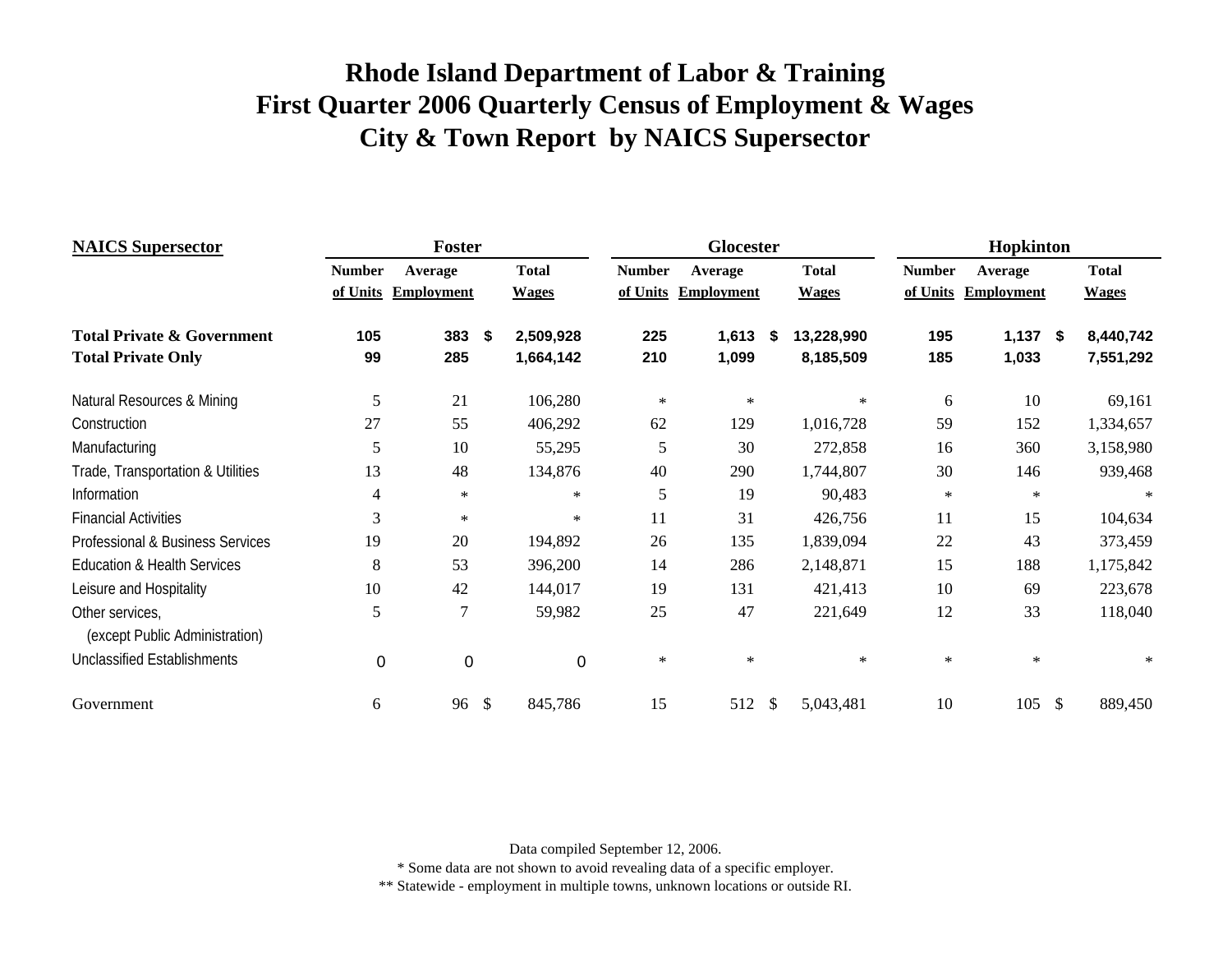| <b>NAICS Supersector</b>                          |               | <b>Jamestown</b>  |      |              |               | <b>Johnston</b>   |      |              |               | Lincoln           |               |              |
|---------------------------------------------------|---------------|-------------------|------|--------------|---------------|-------------------|------|--------------|---------------|-------------------|---------------|--------------|
|                                                   | <b>Number</b> | Average           |      | <b>Total</b> | <b>Number</b> | Average           |      | <b>Total</b> | <b>Number</b> | Average           |               | <b>Total</b> |
|                                                   | of Units      | <b>Employment</b> |      | <b>Wages</b> | of Units      | <b>Employment</b> |      | <b>Wages</b> | of Units      | <b>Employment</b> |               | <b>Wages</b> |
| <b>Total Private &amp; Government</b>             | 207           | 1,070             | - \$ | 8,824,099    | 1,144         | 11,758            | - \$ | 113,215,836  | 794           | 14,369            | S.            | 154,022,744  |
| <b>Total Private Only</b>                         | 194           | 818               |      | 6,449,644    | 1,131         | 10,625            |      | 104,634,401  | 772           | 13,093            |               | 140,013,423  |
| Natural Resources & Mining                        | 3             | 8                 |      | 36,465       | 9             | 26                |      | 108,156      | $\ast$        | $\ast$            |               | $\ast$       |
| Construction                                      | 35            | 91                |      | 909,107      | 202           | 829               |      | 9,178,233    | 104           | 809               |               | 8,995,042    |
| Manufacturing                                     | 3             | 3                 |      | 21,265       | 98            | 1,385             |      | 9,916,044    | 54            | 2,670             |               | 27,287,506   |
| Trade, Transportation & Utilities                 | 32            | 121               |      | 1,232,880    | 245           | 2,143             |      | 16,692,608   | 165           | 2,137             |               | 25,206,511   |
| Information                                       | $\ast$        | $\ast$            |      | $\ast$       | 10            | $\ast$            |      | $\ast$       | 11            | 282               |               | 2,995,625    |
| <b>Financial Activities</b>                       | 17            | 66                |      | 444,840      | 81            | 1,466             |      | 32,017,166   | 77            | 2,819             |               | 40,306,694   |
| Professional & Business Services                  | 52            | 140               |      | 1,313,468    | 192           | 1,521             |      | 10,689,844   | 157           | 1,328             |               | 16,747,709   |
| <b>Education &amp; Health Services</b>            | 13            | 131               |      | 890,124      | 103           | 1,407             |      | 12,156,243   | 77            | 1,174             |               | 8,620,736    |
| Leisure and Hospitality                           | 22            | 177               |      | 970,981      | 88            | 967               |      | 3,214,484    | 71            | 1,680             |               | 8,763,257    |
| Other services,<br>(except Public Administration) | 16            | 75                |      | 593,706      | 98            | 442               |      | 2,605,391    | 55            | 191               |               | 1,078,343    |
| <b>Unclassified Establishments</b>                | $\ast$        | $\ast$            |      | $\ast$       | 5             | $\ast$            |      | $\ast$       | $\ast$        | $\ast$            |               | ∗            |
| Government                                        | 13            | 253               | \$   | 2,374,455    | 13            | 1,134             | -\$  | 8,581,435    | 22            | 1,276             | <sup>\$</sup> | 14,009,321   |

Data compiled September 12, 2006.

\* Some data are not shown to avoid revealing data of a specific employer.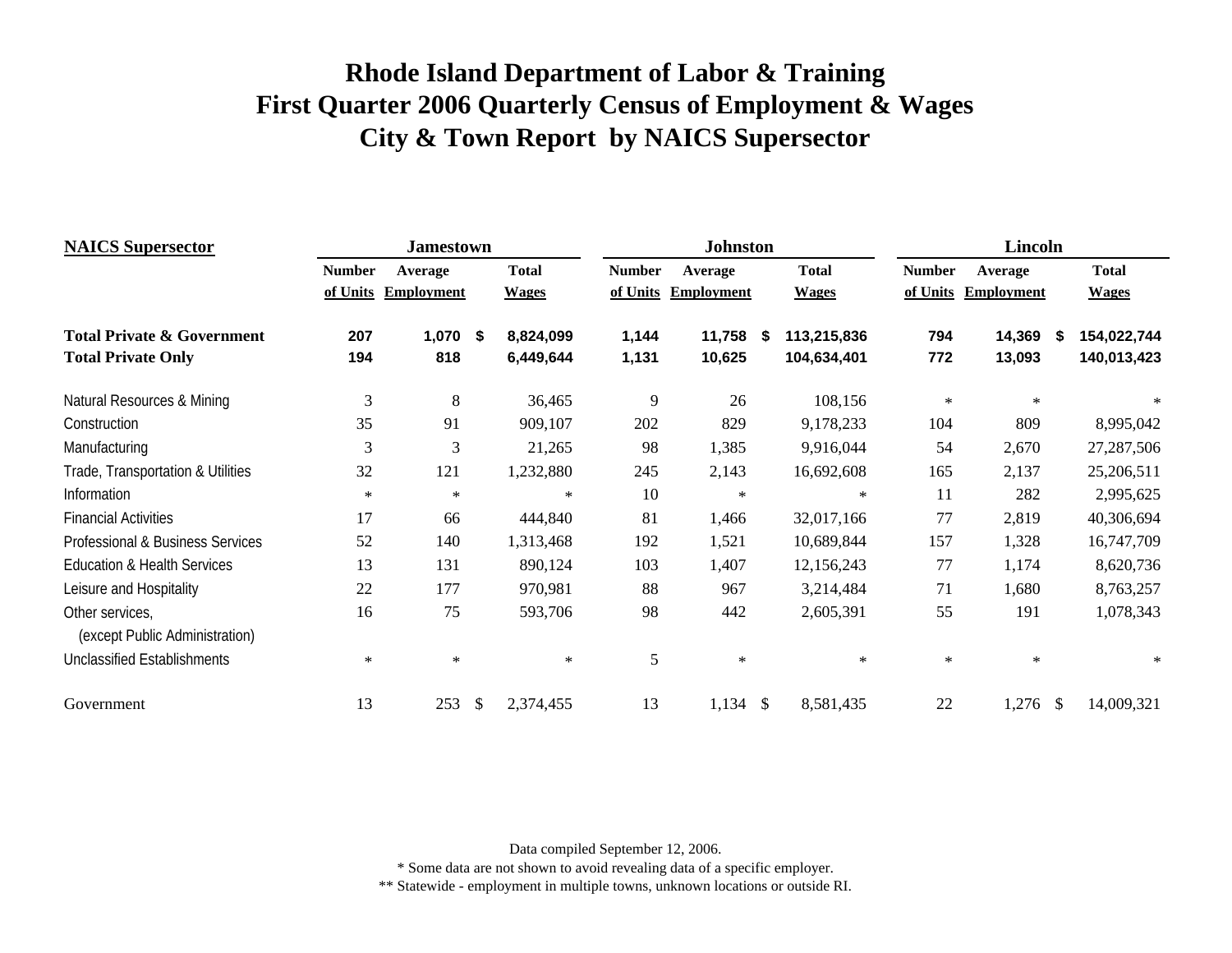| <b>NAICS</b> Supersector              |               | <b>Little Compton</b> |               |              |               | <b>Middletown</b> |   |              |               | <b>Narragansett</b> |    |              |
|---------------------------------------|---------------|-----------------------|---------------|--------------|---------------|-------------------|---|--------------|---------------|---------------------|----|--------------|
|                                       | <b>Number</b> | Average               |               | <b>Total</b> | <b>Number</b> | Average           |   | <b>Total</b> | <b>Number</b> | Average             |    | <b>Total</b> |
|                                       | of Units      | <b>Employment</b>     |               | <b>Wages</b> | of Units      | <b>Employment</b> |   | <b>Wages</b> | of Units      | <b>Employment</b>   |    | <b>Wages</b> |
| <b>Total Private &amp; Government</b> | 136           | 532                   | -\$           | 3,668,669    | 789           | 10,495            | 5 | 104,686,153  | 500           | 3,610               | Ŝ. | 28,881,038   |
| <b>Total Private Only</b>             | 130           | 394                   |               | 2,751,076    | 775           | 9,714             |   | 95,264,356   | 481           | 2,603               |    | 17,021,409   |
| Natural Resources & Mining            | 7             | 5                     |               | 18,085       | 7             | 77                |   | 553,305      | 6             | $\ast$              |    | $\ast$       |
| Construction                          | 37            | 130                   |               | 1,029,275    | 90            | 396               |   | 3,952,196    | 47            | 105                 |    | 882,919      |
| Manufacturing                         | $\ast$        | $\ast$                |               | $\ast$       | 20            | 376               |   | 5,965,798    | 20            | 112                 |    | 1,560,834    |
| Trade, Transportation & Utilities     | 11            | 33                    |               | 165,111      | 151           | 1,880             |   | 13,206,220   | 95            | 723                 |    | 4,616,709    |
| Information                           | 0             | 0                     |               | 0            | 15            | 334               |   | 7,632,447    | 6             | 3                   |    | 55,781       |
| <b>Financial Activities</b>           |               | 38                    |               | 436,555      | 64            | 586               |   | 10,717,301   | 48            | 137                 |    | 1,334,958    |
| Professional & Business Services      | 24            | 27                    |               | 288,349      | 150           | 2,351             |   | 33,117,796   | 84            | 172                 |    | 2,127,251    |
| Education & Health Services           | 5             | 19                    |               | 146,107      | 90            | 1,879             |   | 13,088,856   | 43            | 365                 |    | 2,689,505    |
| Leisure and Hospitality               | 17            | 81                    |               | 328,155      | 104           | 1,348             |   | 4,969,745    | 79            | 766                 |    | 2,498,069    |
| Other services,                       | 20            | 43                    |               | 216,778      | 84            | 487               |   | 2,060,692    | 52            | 209                 |    | 1,121,309    |
| (except Public Administration)        |               |                       |               |              |               |                   |   |              |               |                     |    |              |
| <b>Unclassified Establishments</b>    | $\ast$        | $\ast$                |               | $\ast$       | 0             | 0                 |   | $\Omega$     |               | $\ast$              |    | $\ast$       |
| Government                            | 6             | 138                   | $\mathcal{S}$ | 917,593      | 14            | 782 \$            |   | 9,421,797    | 19            | 1,009               | \$ | 11,859,629   |

Data compiled September 12, 2006.

\* Some data are not shown to avoid revealing data of a specific employer.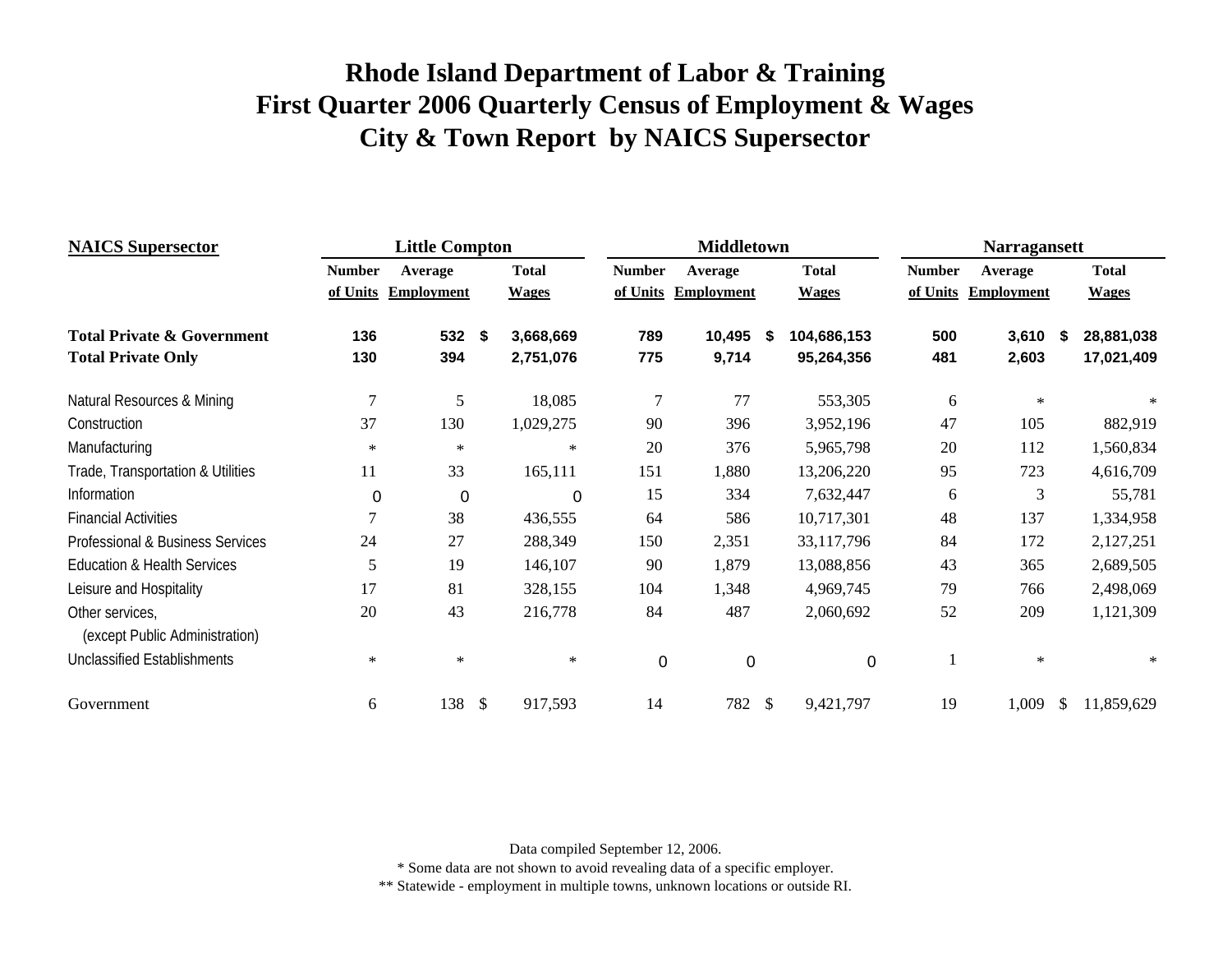| <b>NAICS Supersector</b>                          |               | <b>Newport</b>    |      |              |                | <b>New Shoreham</b> |               |              |               | <b>North Kingstown</b> |    |              |
|---------------------------------------------------|---------------|-------------------|------|--------------|----------------|---------------------|---------------|--------------|---------------|------------------------|----|--------------|
|                                                   | <b>Number</b> | Average           |      | <b>Total</b> | <b>Number</b>  | Average             |               | <b>Total</b> | <b>Number</b> | Average                |    | <b>Total</b> |
|                                                   | of Units      | <b>Employment</b> |      | <b>Wages</b> | of Units       | <b>Employment</b>   |               | <b>Wages</b> | of Units      | <b>Employment</b>      |    | <b>Wages</b> |
| <b>Total Private &amp; Government</b>             | 1,273         | 16,007            | - 55 | 170,599,567  | 213            | 435                 | \$            | 3,714,406    | 1,035         | 14,104                 | S  | 140,990,696  |
| <b>Total Private Only</b>                         | 1,242         | 11,034            |      | 88,923,656   | 197            | 322                 |               | 2,706,125    | 1,017         | 12,406                 |    | 123,520,864  |
| Natural Resources & Mining                        | 5             | 30                |      | 303,158      | $\mathfrak{2}$ | $\ast$              |               | $\ast$       | 9             | 32                     |    | 698,601      |
| Construction                                      | 101           | 576               |      | 5,704,528    | 37             | 88                  |               | 980,486      | 134           | 411                    |    | 3,872,139    |
| Manufacturing                                     | 31            | 197               |      | 1,965,738    | 5              | 7                   |               | 37,605       | 65            | 4,388                  |    | 55,645,663   |
| Trade, Transportation & Utilities                 | 320           | 1,675             |      | 10,979,541   | 47             | 65                  |               | 506,554      | 260           | 2,941                  |    | 24,766,466   |
| Information                                       | 20            | 275               |      | 2,688,111    | 5              | $\ast$              |               | $\ast$       | 23            | 111                    |    | 1,725,913    |
| <b>Financial Activities</b>                       | 101           | 517               |      | 5,924,329    | 15             | 31                  |               | 286,910      | 83            | 486                    |    | 6,335,412    |
| Professional & Business Services                  | 228           | 1,297             |      | 16,620,974   | 14             | 23                  |               | 200,154      | 200           | 1,256                  |    | 15,327,824   |
| <b>Education &amp; Health Services</b>            | 104           | 2,618             |      | 23,067,476   | $\overline{4}$ | $\ast$              |               | $\ast$       | 80            | 1,356                  |    | 8,877,821    |
| Leisure and Hospitality                           | 219           | 3,309             |      | 17,983,353   | 57             | 70                  |               | 408,679      | 92            | 1,077                  |    | 3,941,690    |
| Other services,<br>(except Public Administration) | 113           | 540               |      | 3,686,448    | 11             | $\ast$              |               | $\ast$       | 70            | 348                    |    | 2,329,335    |
| <b>Unclassified Establishments</b>                | 0             | $\overline{0}$    |      | 0            | $\mathbf 0$    | $\mathbf 0$         |               | $\mathbf 0$  |               | 0                      |    | 0            |
| Government                                        | 31            | 4,972             | \$   | 81,675,911   | 16             | 110                 | $\mathcal{S}$ | 1,008,281    | 18            | 1,698                  | \$ | 17,469,832   |

Data compiled September 12, 2006.

\* Some data are not shown to avoid revealing data of a specific employer.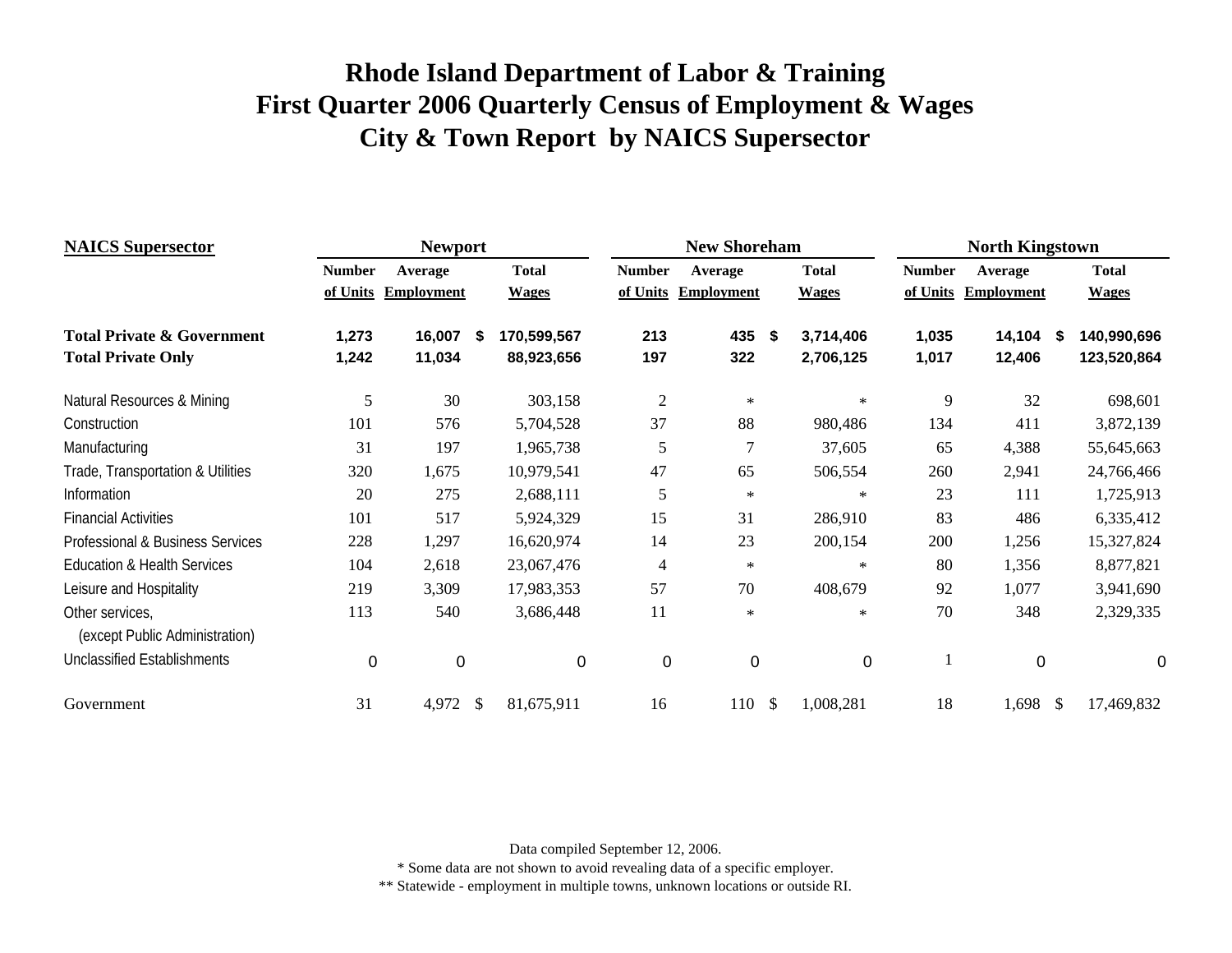| <b>NAICS</b> Supersector               |               | <b>North Providence</b> |              |              |               | <b>North Smithfield</b> |    |              |               | <b>Pawtucket</b>  |    |              |
|----------------------------------------|---------------|-------------------------|--------------|--------------|---------------|-------------------------|----|--------------|---------------|-------------------|----|--------------|
|                                        | <b>Number</b> | Average                 |              | <b>Total</b> | <b>Number</b> | Average                 |    | <b>Total</b> | <b>Number</b> | Average           |    | <b>Total</b> |
|                                        | of Units      | <b>Employment</b>       |              | <b>Wages</b> | of Units      | <b>Employment</b>       |    | <b>Wages</b> | of Units      | <b>Employment</b> |    | <b>Wages</b> |
| <b>Total Private &amp; Government</b>  | 769           | 8,344                   | \$           | 64,152,169   | 376           | 4,091                   | S  | 31,924,114   | 1,602         | 26,218            | -S | 259,585,513  |
| <b>Total Private Only</b>              | 758           | 7,437                   |              | 54,295,031   | 365           | 3,649                   |    | 28,018,486   | 1,578         | 23,704            |    | 225,323,763  |
| Natural Resources & Mining             | $\mathbf 0$   | $\mathbf 0$             |              | 0            | 4             | 41                      |    | 482,331      | 0             | 0                 |    |              |
| Construction                           | 84            | 261                     |              | 2,730,803    | 70            | 255                     |    | 2,175,149    | 169           | 1,062             |    | 11,593,002   |
| Manufacturing                          | 54            | 487                     |              | 3,981,851    | 26            | 622                     |    | 5,460,025    | 184           | 5,611             |    | 48,487,629   |
| Trade, Transportation & Utilities      | 164           | 1,437                   |              | 9,372,224    | 77            | 966                     |    | 7,831,203    | 325           | 2,961             |    | 22,617,027   |
| Information                            | 10            | 31                      |              | 245,444      | $\ast$        | $\ast$                  |    | $\ast$       | 22            | 490               |    | 5,007,787    |
| <b>Financial Activities</b>            | 65            | 523                     |              | 4,641,031    | 27            | 93                      |    | 1,070,455    | 110           | 1,086             |    | 11,280,683   |
| Professional & Business Services       | 124           | 672                     |              | 4,518,034    | 56            | 292                     |    | 3,102,425    | 225           | 3,716             |    | 61,984,046   |
| <b>Education &amp; Health Services</b> | 88            | 2,835                   |              | 24,302,185   | 42            | 807                     |    | 5,866,626    | 201           | 5,737             |    | 50,623,903   |
| Leisure and Hospitality                | 85            | 875                     |              | 2,799,149    | 25            | 449                     |    | 1,309,371    | 160           | 1,738             |    | 5,640,681    |
| Other services,                        | 83            | 316                     |              | 1,704,310    | 32            | 112                     |    | 615,842      | 179           | 1,302             |    | 8,085,750    |
| (except Public Administration)         |               |                         |              |              |               |                         |    |              |               |                   |    |              |
| <b>Unclassified Establishments</b>     |               | $\mathbf 0$             |              | 0            | $\ast$        | $\ast$                  |    | $\ast$       | 3             |                   |    | 3,255        |
| Government                             | 11            | 908                     | $\mathbb{S}$ | 9,857,138    | 11            | 443                     | -S | 3,905,628    | 24            | 2,516 \$          |    | 34,261,750   |

Data compiled September 12, 2006.

\* Some data are not shown to avoid revealing data of a specific employer.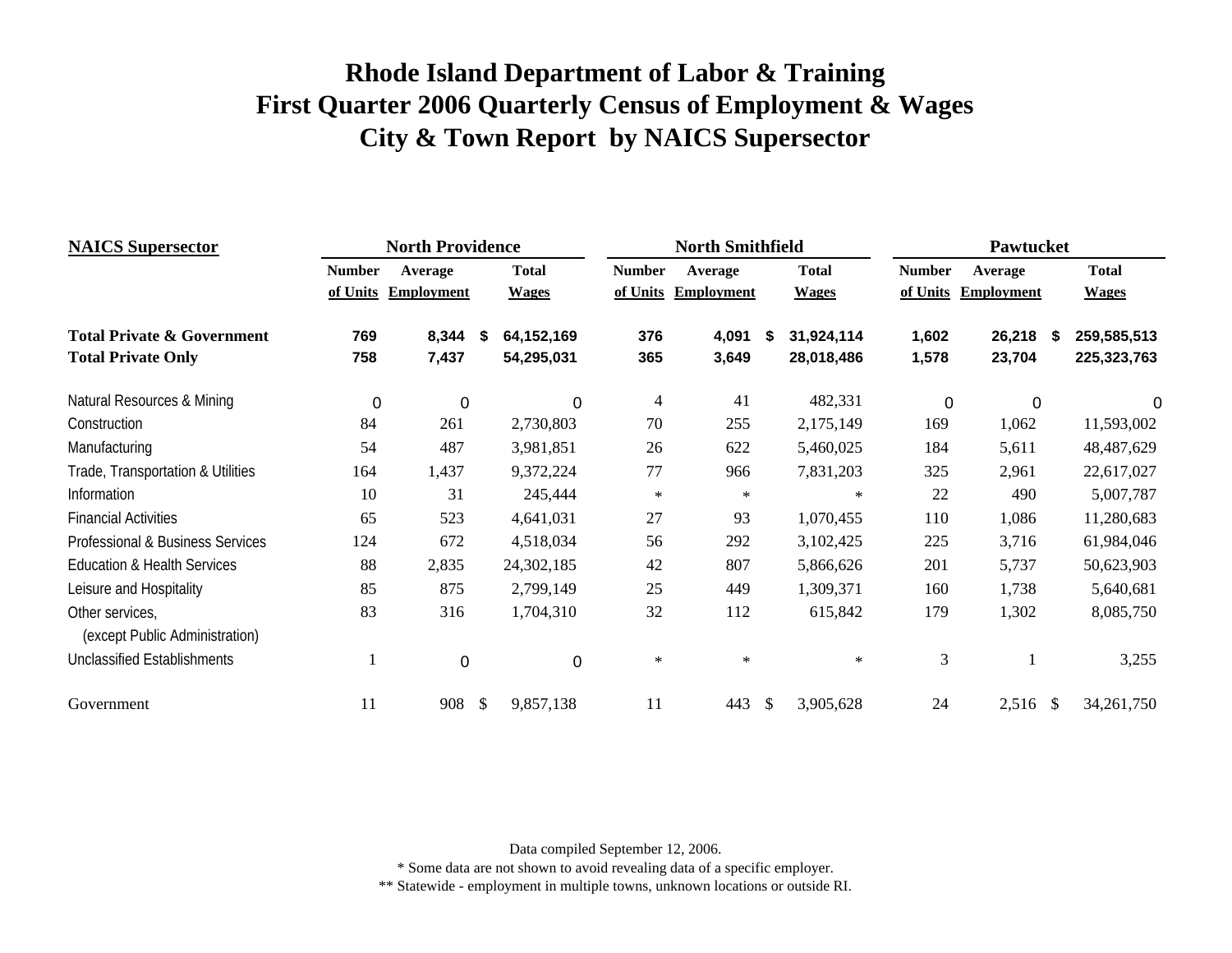| <b>NAICS</b> Supersector                    |               | Portsmouth        |    |              |               | Providence        |              |               |               | <b>Richmond</b>   |               |              |
|---------------------------------------------|---------------|-------------------|----|--------------|---------------|-------------------|--------------|---------------|---------------|-------------------|---------------|--------------|
|                                             | <b>Number</b> | Average           |    | <b>Total</b> | <b>Number</b> | Average           |              | <b>Total</b>  | <b>Number</b> | Average           |               | <b>Total</b> |
|                                             | of Units      | <b>Employment</b> |    | <b>Wages</b> | of Units      | <b>Employment</b> |              | <b>Wages</b>  | of Units      | <b>Employment</b> |               | <b>Wages</b> |
| <b>Total Private &amp; Government</b>       | 515           | 5,810             | \$ | 76,191,330   | 5,688         | 111,542           | - \$         | 1,267,005,052 | 152           | 1,797             | Ŝ.            | 15,432,509   |
| <b>Total Private Only</b>                   | 501           | 5,141             |    | 68,171,966   | 5,583         | 95,600            |              | 1,061,415,852 | 144           | 1,101             |               | 7,353,705    |
| Natural Resources & Mining                  | 15            | 34                |    | 228,592      |               | ∗                 |              | $\ast$        | 5             | 56                |               | 575,738      |
| Construction                                | 91            | 335               |    | 3,584,865    | 300           | 2,790             |              | 39,870,003    | 23            | 66                |               | 492,764      |
| Manufacturing                               | 30            | 2,345             |    | 47,123,638   | 368           | 6,688             |              | 53,625,510    | 6             | 109               |               | 1,007,687    |
| Trade, Transportation & Utilities           | 104           | 657               |    | 4,763,192    | 995           | 10,730            |              | 87,020,114    | 35            | 388               |               | 2,642,686    |
| Information                                 | 11            | 89                |    | 1,075,388    | 153           | 4,045             |              | 77,711,775    | 3             | 6                 |               | 83,803       |
| <b>Financial Activities</b>                 | 37            | 154               |    | 1,547,566    | 566           | 7,324             |              | 143,591,301   | 7             | 58                |               | 506,213      |
| <b>Professional &amp; Business Services</b> | 77            | 224               |    | 1,929,969    | 1,259         | 15,766            |              | 211,967,779   | 15            | 57                |               | 409,364      |
| <b>Education &amp; Health Services</b>      | 39            | 643               |    | 4,375,381    | 689           | 34,640            |              | 376,410,661   | 11            | 82                |               | 622,130      |
| Leisure and Hospitality                     | 47            | 453               |    | 2,084,523    | 563           | 9,308             |              | 40,575,428    | 24            | 227               |               | 752,556      |
| Other services,                             | 49            | 206               |    | 1,439,513    | 686           | 4,306             |              | 30,629,770    | 15            | 52                |               | 260,764      |
| (except Public Administration)              |               |                   |    |              |               |                   |              |               |               |                   |               |              |
| Unclassified Establishments                 |               |                   |    | 19,339       | 3             | $\ast$            |              | $\ast$        | $\Omega$      | $\mathbf 0$       |               | 0            |
| Government                                  | 14            | 668               | -S | 8,019,364    | 105           | 15,945            | $\mathbb{S}$ | 205,589,200   | 8             | 696               | <sup>\$</sup> | 8,078,804    |

Data compiled September 12, 2006.

\* Some data are not shown to avoid revealing data of a specific employer.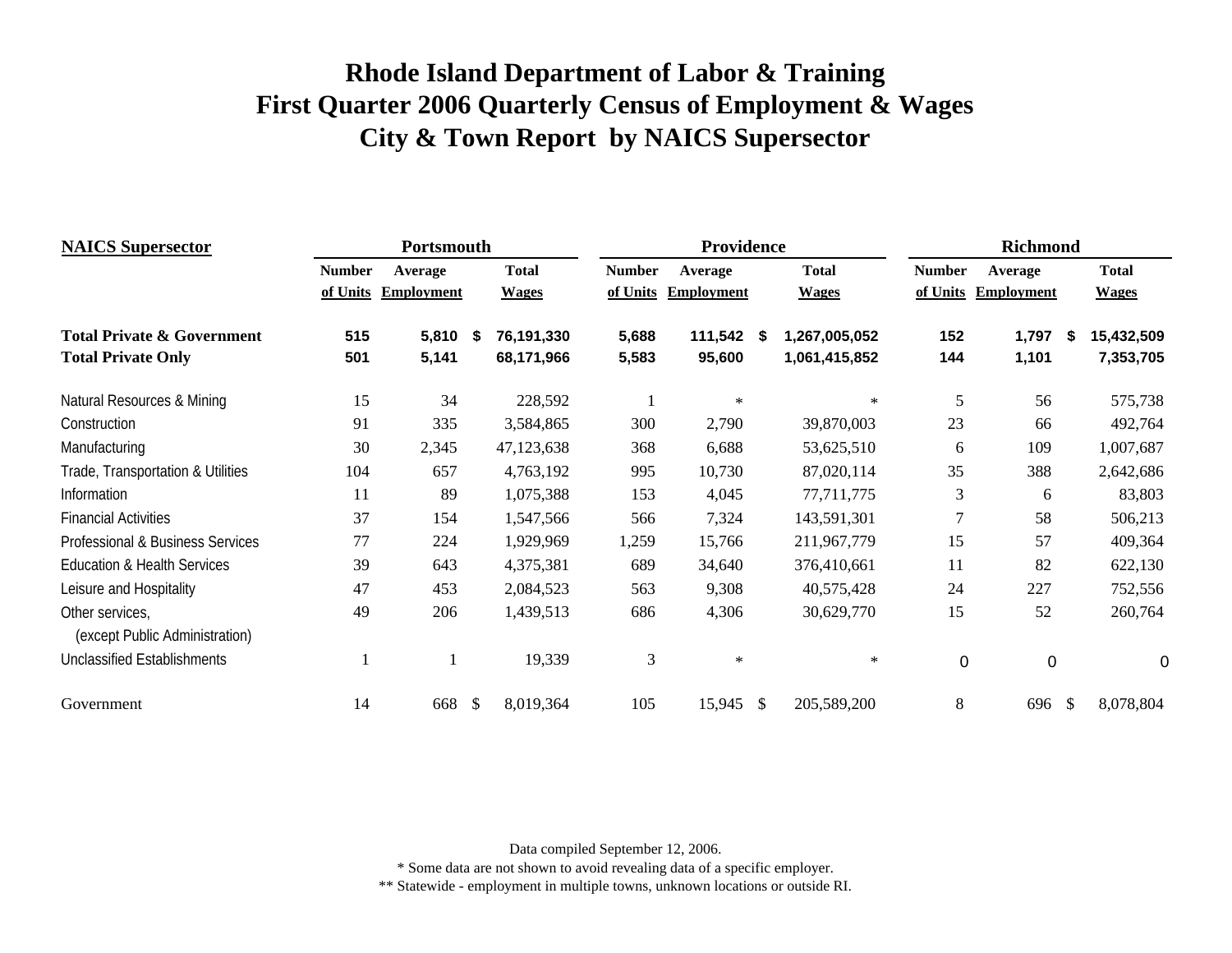| <b>NAICS</b> Supersector               |               | <b>Scituate</b>   |    |              |               | <b>Smithfield</b> |                   |               | <b>South Kingstown</b> |               |              |
|----------------------------------------|---------------|-------------------|----|--------------|---------------|-------------------|-------------------|---------------|------------------------|---------------|--------------|
|                                        | <b>Number</b> | Average           |    | <b>Total</b> | <b>Number</b> | Average           | <b>Total</b>      | <b>Number</b> | Average                |               | <b>Total</b> |
|                                        | of Units      | <b>Employment</b> |    | <b>Wages</b> | of Units      | <b>Employment</b> | <b>Wages</b>      | of Units      | <b>Employment</b>      |               | <b>Wages</b> |
| <b>Total Private &amp; Government</b>  | 271           | 1,500             | S  | 12,351,371   | 819           | 12,361            | \$<br>127,462,489 | 1,021         | 13,392 \$              |               | 119,898,891  |
| <b>Total Private Only</b>              | 260           | 896               |    | 5,669,388    | 802           | 11,721            | 120,038,390       | 1,000         | 9,543                  |               | 79,703,114   |
| Natural Resources & Mining             | 12            | 18                |    | 100,985      | $\ast$        | $\ast$            | $\ast$            | 21            | 74                     |               | 1,040,768    |
| Construction                           | 65            | 119               |    | 1,089,361    | 144           | 947               | 10,040,940        | 133           | 395                    |               | 3,646,694    |
| Manufacturing                          | 12            | 28                |    | 158,603      | 84            | 1,262             | 11,929,333        | 28            | 982                    |               | 11,179,592   |
| Trade, Transportation & Utilities      | 53            | 303               |    | 1,793,784    | 192           | 3,150             | 24,587,498        | 201           | 2,426                  |               | 23,089,464   |
| Information                            | 3             | $\ast$            |    | $\ast$       | 15            | 192               | 2,225,328         | 15            | 143                    |               | 1,465,638    |
| <b>Financial Activities</b>            | 12            | 28                |    | 255,165      | 56            | 2,054             | 43,126,627        | 72            | 368                    |               | 4,621,032    |
| Professional & Business Services       | 53            | 96                |    | 838,819      | 115           | 567               | 6,193,366         | 174           | 582                    |               | 6,385,011    |
| <b>Education &amp; Health Services</b> | 14            | 110               |    | 653,720      | 56            | 1,998             | 15,872,697        | 122           | 2,570                  |               | 20,075,108   |
| Leisure and Hospitality                | 14            | 93                |    | 274,467      | 73            | 1,182             | 4,184,755         | 134           | 1,259                  |               | 4,365,828    |
| Other services,                        | 21            | 73                |    | 370,693      | 63            | 361               | 1,813,412         | 100           | 744                    |               | 3,833,979    |
| (except Public Administration)         |               |                   |    |              |               |                   |                   |               |                        |               |              |
| <b>Unclassified Establishments</b>     |               | $\ast$            |    | $\ast$       | $\ast$        | $\ast$            | $\ast$            | $\mathbf 0$   | 0                      |               | 0            |
| Government                             | 11            | 604               | \$ | 6,681,983    | 17            | 642               | \$<br>7,424,099   | 21            | 3,849                  | $\mathcal{S}$ | 40,195,777   |

Data compiled September 12, 2006.

\* Some data are not shown to avoid revealing data of a specific employer.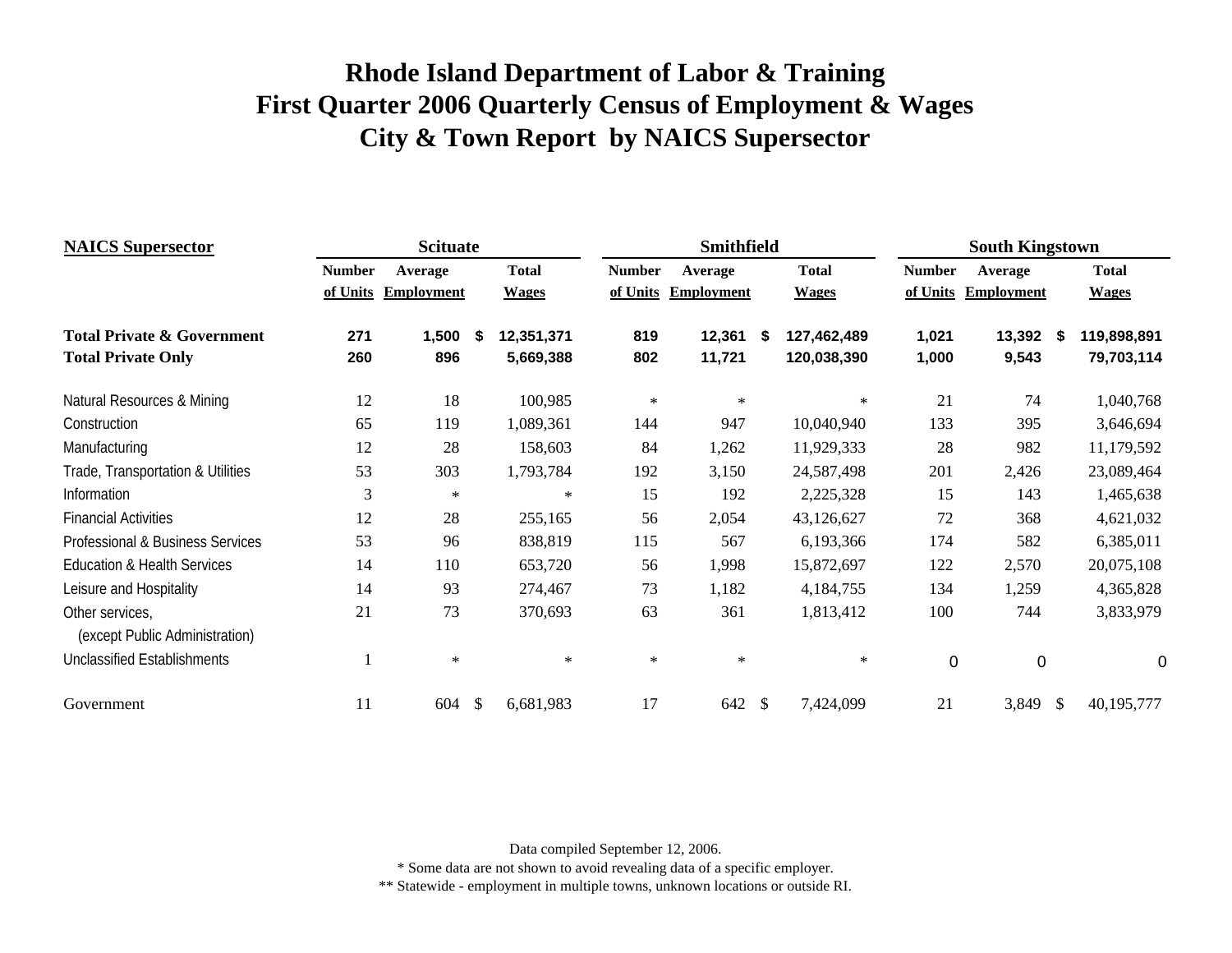| <b>NAICS</b> Supersector                          |               | <b>Tiverton</b>   |              |              |               | Warren            |      |              |                | <b>Warwick</b>    |              |              |
|---------------------------------------------------|---------------|-------------------|--------------|--------------|---------------|-------------------|------|--------------|----------------|-------------------|--------------|--------------|
|                                                   | <b>Number</b> | Average           |              | <b>Total</b> | <b>Number</b> | Average           |      | <b>Total</b> | <b>Number</b>  | Average           |              | <b>Total</b> |
|                                                   | of Units      | <b>Employment</b> |              | <b>Wages</b> | of Units      | <b>Employment</b> |      | <b>Wages</b> | of Units       | <b>Employment</b> |              | <b>Wages</b> |
| <b>Total Private &amp; Government</b>             | 421           | 2,507             | \$           | 19,894,164   | 395           | 4,105             | - 56 | 30,411,401   | 3,368          | 51,684            | S            | 470,459,037  |
| <b>Total Private Only</b>                         | 406           | 2,029             |              | 15,541,857   | 386           | 3,932             |      | 28,289,454   | 3,335          | 47,299            |              | 415,928,587  |
| Natural Resources & Mining                        | 14            | 47                |              | 435,265      | $\ast$        | $\ast$            |      | $\ast$       | 5              | 9                 |              | 60,271       |
| Construction                                      | 69            | 257               |              | 2,091,059    | 55            | 214               |      | 1,685,972    | 355            | 2,058             |              | 23,173,260   |
| Manufacturing                                     | 14            | 70                |              | 433,404      | 50            | 1,138             |      | 10,313,631   | 199            | 3,909             |              | 41,241,338   |
| Trade, Transportation & Utilities                 | 103           | 722               |              | 6,782,588    | 81            | 715               |      | 4,971,907    | 855            | 12,814            |              | 91,004,175   |
| Information                                       | 4             | 4                 |              | 57,937       | 6             | 48                |      | 395,825      | 44             | 545               |              | 5,814,982    |
| <b>Financial Activities</b>                       | 22            | 66                |              | 799,834      | 26            | 185               |      | 1,619,563    | 354            | 5,292             |              | 61,447,169   |
| Professional & Business Services                  | 66            | 161               |              | 1,644,124    | 45            | 182               |      | 1,318,172    | 584            | 6,297             |              | 79,642,453   |
| <b>Education &amp; Health Services</b>            | 28            | 288               |              | 1,954,121    | 37            | 681               |      | 5,480,219    | 372            | 9,221             |              | 82,822,802   |
| Leisure and Hospitality                           | 35            | 298               |              | 818,582      | 49            | 650               |      | 1,917,389    | 277            | 5,499             |              | 20,998,078   |
| Other services,<br>(except Public Administration) | 51            | 116               |              | 524,943      | 35            | 118               |      | 586,260      | 288            | 1,652             |              | 9,715,514    |
| <b>Unclassified Establishments</b>                | $\mathbf 0$   | $\mathbf 0$       |              | $\mathbf 0$  | $\ast$        | $\ast$            |      | $\ast$       | $\overline{2}$ | 3                 |              | 8,545        |
| Government                                        | 15            | 476               | $\mathbb{S}$ | 4,352,307    | 9             | 173               | \$   | 2,121,947    | 33             | 4,384             | $\mathbb{S}$ | 54,530,450   |

Data compiled September 12, 2006.

\* Some data are not shown to avoid revealing data of a specific employer.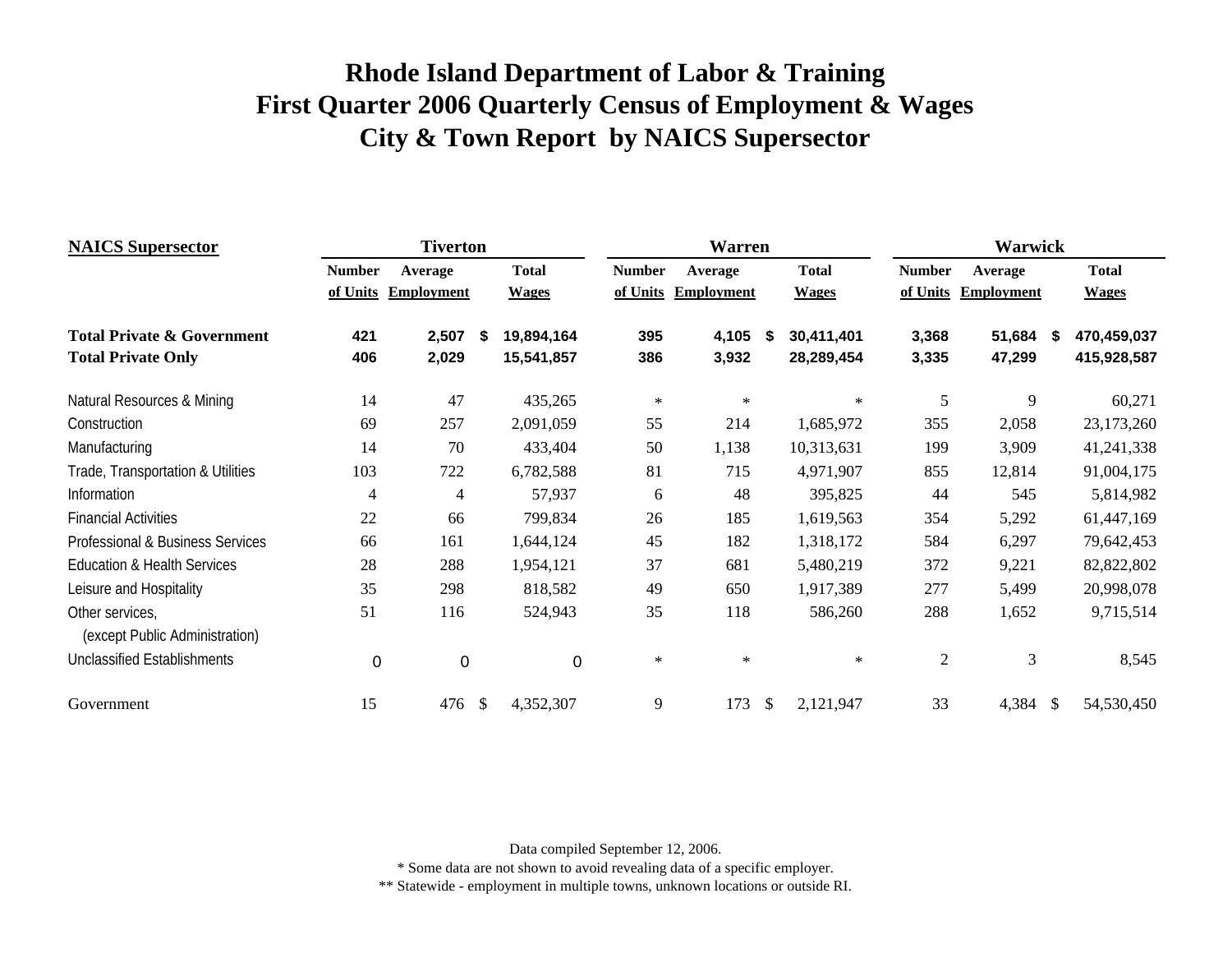| <b>NAICS</b> Supersector                          | Westerly      |                   |            |              |                | <b>West Greenwich</b> |    | <b>West Warwick</b> |                |                   |    |              |  |
|---------------------------------------------------|---------------|-------------------|------------|--------------|----------------|-----------------------|----|---------------------|----------------|-------------------|----|--------------|--|
|                                                   | <b>Number</b> | Average           |            | <b>Total</b> | <b>Number</b>  | Average               |    | <b>Total</b>        | <b>Number</b>  | Average           |    | <b>Total</b> |  |
|                                                   | of Units      | <b>Employment</b> |            | <b>Wages</b> | of Units       | <b>Employment</b>     |    | <b>Wages</b>        | of Units       | <b>Employment</b> |    | <b>Wages</b> |  |
| <b>Total Private &amp; Government</b>             | 863           | 9,532             | - \$       | 77,482,208   | 216            | 4,537                 | S  | 80,480,782          | 622            | 9,263             | S  | 86,696,487   |  |
| <b>Total Private Only</b>                         | 844           | 8,471             |            | 68,188,489   | 208            | 4,113                 |    | 76,114,344          | 607            | 8,156             |    | 73,328,489   |  |
| Natural Resources & Mining                        | 6             | 78                |            | 704,831      | $\overline{2}$ | $\ast$                |    | $\ast$              |                | $\ast$            |    | $\ast$       |  |
| Construction                                      | 111           | 308               |            | 2,989,728    | 55             | 216                   |    | 2,604,650           | 96             | 294               |    | 2,639,917    |  |
| Manufacturing                                     | 31            | 965               |            | 9,778,576    | 11             | 1,718                 |    | 46,203,861          | 40             | 1,786             |    | 18,946,376   |  |
| Trade, Transportation & Utilities                 | 178           | 2,216             |            | 13,940,724   | 37             | 471                   |    | 5,452,782           | 136            | 1,834             |    | 15,070,800   |  |
| Information                                       | 15            | 312               |            | 4,532,064    | 4              | $\ast$                |    | $\ast$              | 3              | $\ast$            |    | $\ast$       |  |
| <b>Financial Activities</b>                       | 57            | 413               |            | 4,635,641    | 10             | 48                    |    | 543,188             | 56             | 1,040             |    | 12,629,939   |  |
| Professional & Business Services                  | 115           | 647               |            | 8,160,198    | 52             | 1,305                 |    | 19,740,841          | 68             | 360               |    | 2,772,943    |  |
| <b>Education &amp; Health Services</b>            | 110           | 2,009             |            | 17,225,728   | 10             | 129                   |    | 673,309             | 51             | 814               |    | 5,802,413    |  |
| Leisure and Hospitality                           | 134           | 1,125             |            | 4,492,423    | 16             | 191                   |    | 677,352             | 75             | 845               |    | 2,692,028    |  |
| Other services,<br>(except Public Administration) | 86            | 398               |            | 1,716,076    | 11             | 26                    |    | 115,838             | 79             | 336               |    | 1,695,846    |  |
| <b>Unclassified Establishments</b>                |               | $\overline{0}$    |            | 12,500       | 0              | $\mathbf 0$           |    | $\Omega$            | $\overline{c}$ |                   |    | 4,615        |  |
| Government                                        | 19            | 1,064             | $\sqrt{3}$ | 9,293,719    | 8              | 423                   | \$ | 4,366,438           | 15             | 1,111             | \$ | 13,367,998   |  |

Data compiled September 12, 2006.

\* Some data are not shown to avoid revealing data of a specific employer.